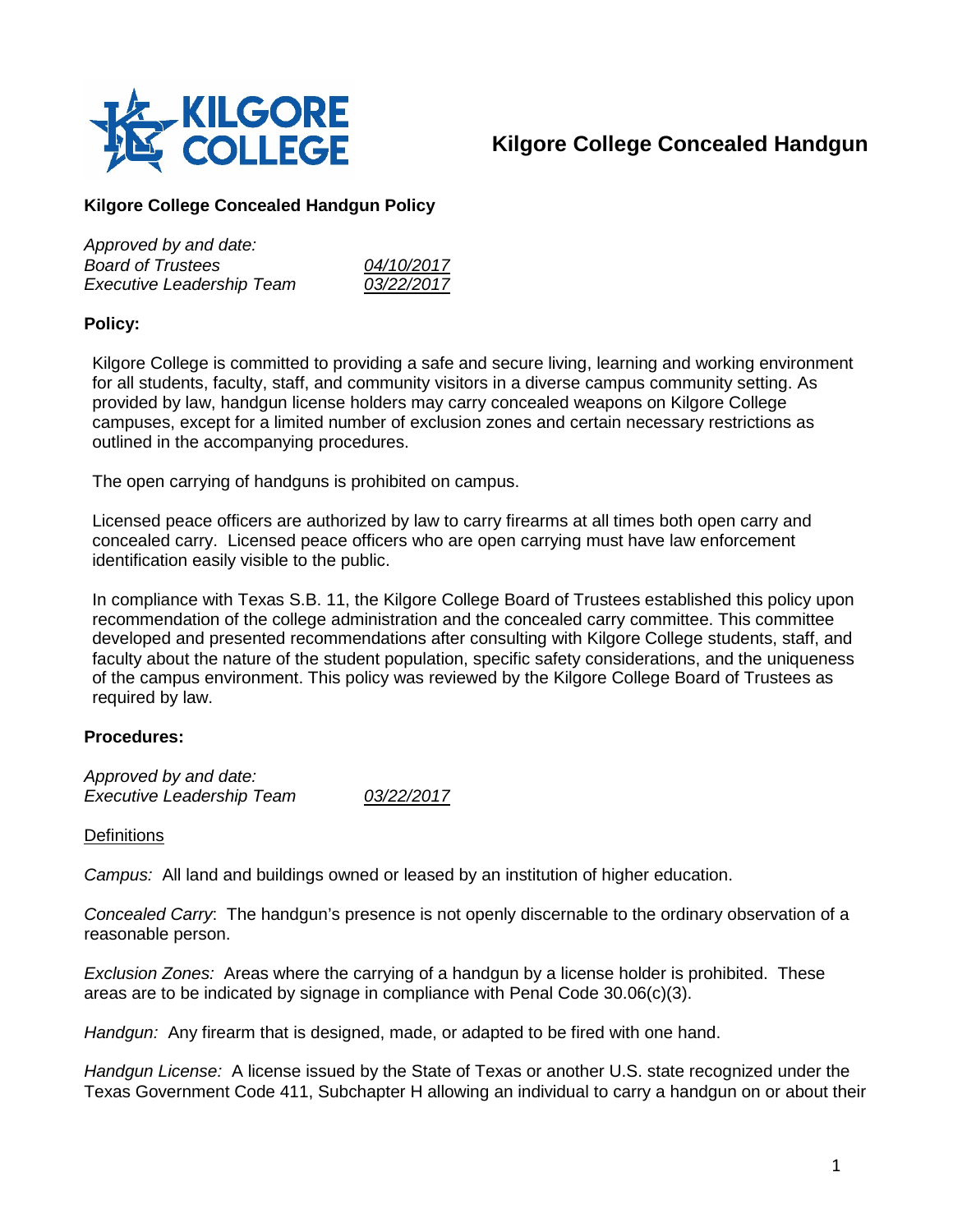#### person.

*Holster:* A device specifically designed and manufactured to be worn on the body and have sufficient tension or grip to retain a handgun securely while being jostled. It must be designed to completely cover the trigger and the entire trigger guard area.

*Residential Facilities:* Dormitories or other residential facilities that are owned or leased and operated by the institution and located on the campus of the institution.

*Testing Center:* Any facility owned or utilized by Kilgore College in which the administration or proctoring of exams by a Kilgore College Testing Center is actually occurring or imminently about to occur.

#### Exclusion Zones

Handgun license holders are responsible for obeying all properly posted exclusion zones. Exclusion zones will have signage that prohibits handguns and is compliant with Penal Code 30.06(c)(3). Kilgore College excludes concealed handguns in the following areas.

- a. *Exclusions Required by Other Entities*. Areas for which state or federal law, licensing requirements, or contracts require exclusion exclusively at the discretion of the state or federal government, or in which handguns are prohibited by an accrediting authority. Refer to Appendix A for a list of exclusion zones.
- b. *Patient Care Areas*. Section 46.035(b)(4) of the Penal Code excludes hospitals licensed under Chapter 241 of the Health and Safety Code. By analogy and extension, patient care areas will be excluded, including hospitals, clinics, and mental health treatment areas. A "patient care area" is restricted to patient care areas for which a formal record of treatment is maintained. Refer to Appendix A for a list of exclusion zones.
- c. *Areas Where Discharge of a Handgun Might Cause Widespread Harm*. Laboratories and instructional areas with extremely dangerous chemicals, biologic agents, explosive agents, compressed gases, or equipment that is incompatible with metallic objects, such as magnetic resonance imaging machines, are exclusion zones. Refer to Appendix A for a list of exclusion zones.
- d. *Premises in or on which a Sporting Event is Taking Place*. Section 46.035(b)(2) of the Penal Code prohibits concealed handguns at high school, collegiate, and professional sporting events. By analogy and extension, any sporting event is excluded on Kilgore College campuses, whether an intercollegiate event or not. Refer to Appendix A for a list of exclusion zones.

The Athletic Department will be responsible for the placement and removal of the exclusion signs for these sporting events.

e. *Formal Hearing Areas*. Section 46.03(a)(3) of the Penal Code excludes "any government court or offices utilized by the court." Any facility used as a hearing room that operates similar to a court, i.e., where an individual or panel is designated under institutional policy to adjudicate the rights or privileges of a student or an employee of the institution, may be excluded. Refer to Appendix A for a list of exclusion zones.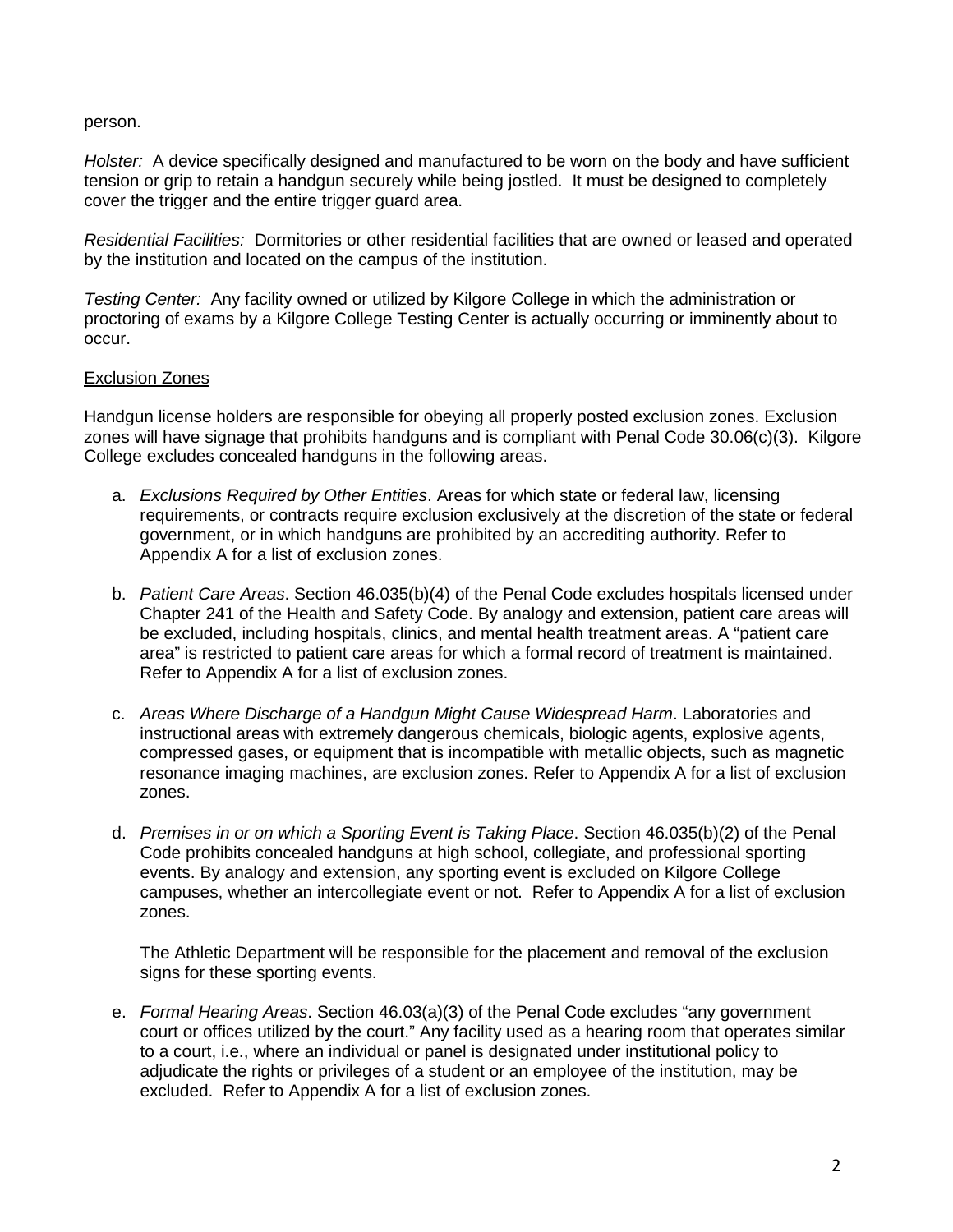- f. *Areas where K-12 School Sponsored Activities Are Conducted*. Section 46.03(a)(1) of the Penal Code prohibits the carrying of handguns on "any grounds or building on which an activity sponsored by a school … is being conducted."
- g. *Open Meetings Area*. Section 46.035(c) of the Penal Code prohibits a licensee from carrying handgun regardless of whether the handgun is concealed in the room or rooms where any meeting of a governmental entity is held and if the meeting is an open meeting subject to Chapter 551, Government Code, and the entity provided notice as required by that chapter.
- h. *Presidential Directive to Maintain Public Safety*. Any premises where the college, as directed or approved by the President as necessary for campus safety, gives effective notice on a temporary basis pursuant to Section 30.06, Penal Code. For this rule, the term "owner of the property" in Section 30.06(b), Penal Code, means the President of the college. No college employee is "someone with apparent authority to act for the owner" for purposes of Section 30.06(b), Penal Code. All notices under Section 30.06, Penal Code, will be institutional notice, conform to Sections 46.03 and 46.035, Penal Code, and apply equally to all handgun license holders;

# Review of Exclusion Zones

Future proposals and recommendations for exclusion zones will be reviewed by the Kilgore College Campus Police; Environmental Safety, Construction & Facilities Manager; and the President. Each person proposing an exclusion zone is responsible for providing the justification for the exclusion zone based on a provision of this policy. Exclusion zone recommendations should be presented to the President by the end of each academic year. Campus Police will maintain signs available for temporary exclusion zones.

# Training

Additional training will be provided by the college for those interested in more in-depth information about campus carry and related issues. Responsibility for campus carry training rests with Campus Police, Vice President of Student Development, and Human Resources.

# Residential Facilities

Senate Bill 11 provides that, "An institution of higher education … may establish rules, regulations, or other provisions concerning the storage of handguns in dormitories or other residential facilities that are owned or leased and operated by the institution and located on the campus of the institution."

Any resident of campus housing who is a handgun license holder and wants to store a handgun in his/her assigned room must request a gun safe that will be provided by the student housing department. Residents may not provide their own personally owned safe for the purpose of handgun storage. The resident may not provide access to his/her handgun safe to any other individual. Failure to comply with this rule may result in removal from campus housing and subject the student to the college student conduct process.

The Residential Life department will develop roommate selection clauses for students who do not wish to room with licensees. The residential housing application will be revised to provide an opportunity for residents to self-select a non-license holder as a roommate. For example, applicants could be asked to indicate on the residential application form, "I voluntarily disclose that I am not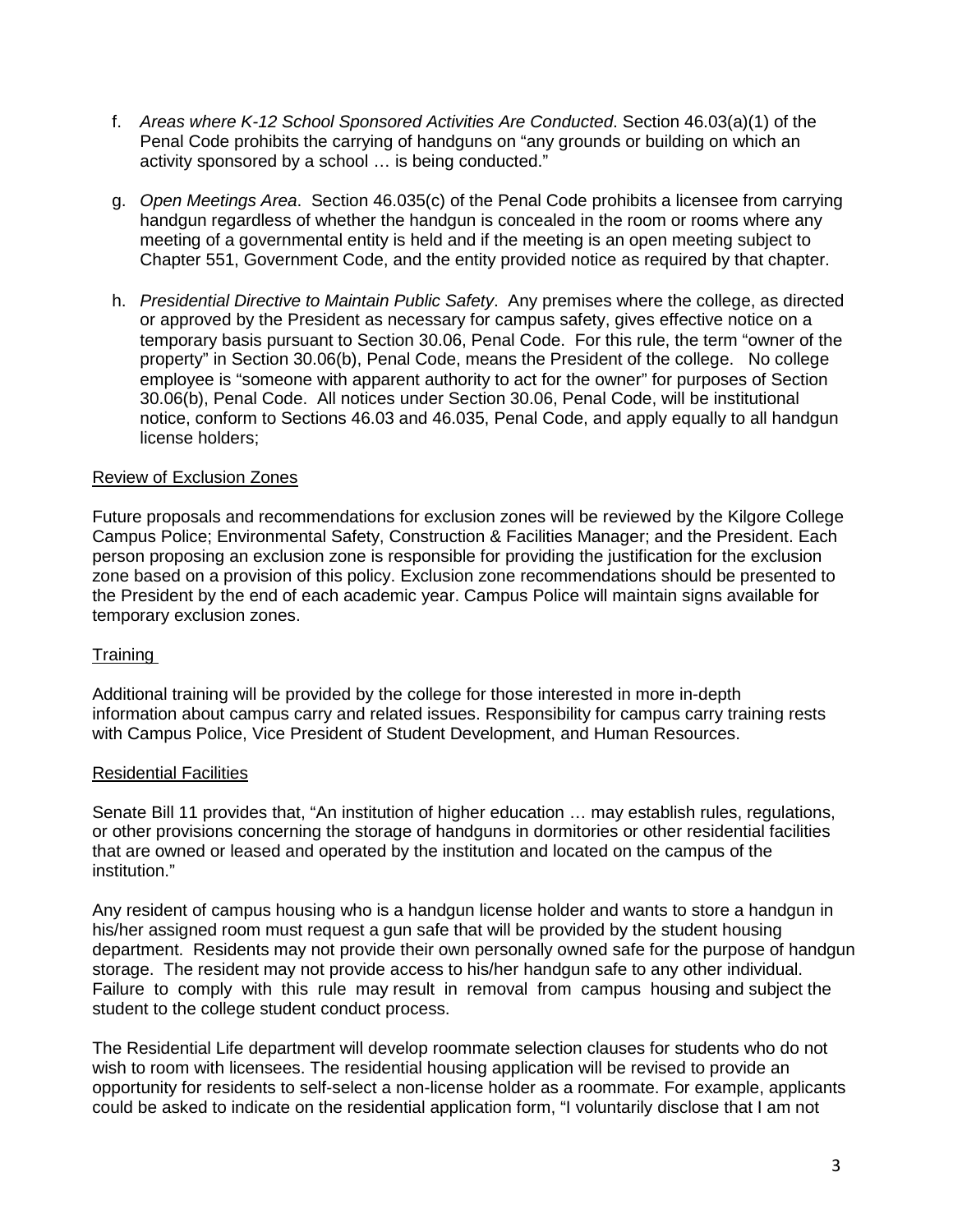licensed to carry a concealed handgun, and I request a roommate who has made this same voluntary disclosure."

#### Requirement for Holster

A license holder who carries a handgun on campus must carry it in a holster or other secure weapon case that completely covers the trigger and the entire trigger guard area. The holster must have sufficient tension or grip on the handgun to retain it in the holster even when subjected to unexpected jostling.

#### Inclusion in Syllabi

The following statement shall be included in all syllabi:

"We respect the right and privacy of those who are duly licensed to carry concealed weapons in this class. License holders are expected to behave responsibly and keep a handgun secure and concealed. Open carry is not allowed. More information is available at *http://www.kilgorecollege.edu/campuscarry*."

#### **Enforcement**

If a person is believed to have improperly displayed a handgun or carried a handgun into a location where concealed carry is not permitted, the campus police should be contacted.

Any violation of state law on the campuses may lead to the filing of criminal charges. The college will consider any violation of state law regulating firearms to be a violation of this policy. Accordingly, such a violation is subject to disciplinary action under the student code of conduct or personnel policies.

The licensing statute, Chapter 411, Government Code, effectively requires that the handgun be "concealed," meaning that the handgun's presence is "not openly discernable to the ordinary observation of a reasonable person." Similarly, Section 46.035, Penal Code, on unlawful carry by a licensed holder, prohibits intentional display of the handgun in plain view of another person in a public place as well as possession, whether or not concealed, in specific areas. The open carrying of handguns is prohibited on campus.

Student and employee policies will be modified to provide for disciplinary action for violating the Kilgore College Campus Carry Policy and shall include the following language:

"License holders bear the responsibility for safeguarding their handguns at all times and must take all necessary precautions to ensure their handguns are secured in a manner that is most likely to prevent theft, loss, damage or misuse. Failure to secure a handgun at all times on the Kilgore College campus will be considered a failure to use reasonable care. License holders affiliated with Kilgore College who fail to use reasonable care in securing their handguns or act negligently are subject to disciplinary action, up to and including suspension, termination or non-renewal of appointment, or dismissal."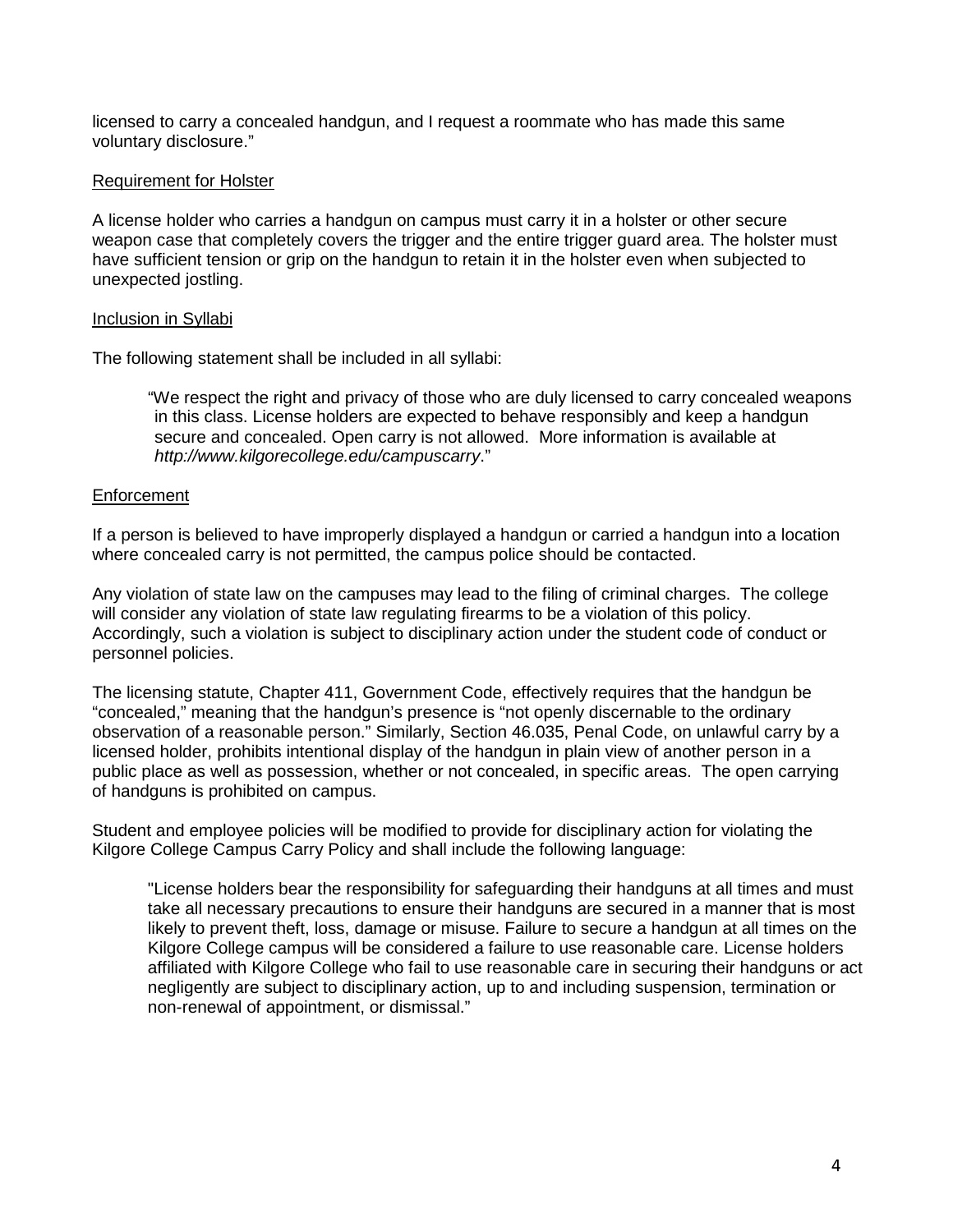| <b>APPENDIX A</b> |                                                                          |                                                                                                                                                                                                                  |                                                                                                                        |  |
|-------------------|--------------------------------------------------------------------------|------------------------------------------------------------------------------------------------------------------------------------------------------------------------------------------------------------------|------------------------------------------------------------------------------------------------------------------------|--|
|                   | <b>FACILITY/PROGRAM/OFFICE</b>                                           | <b>AREA EXCLUDED</b>                                                                                                                                                                                             | <b>TIMEFRAME</b>                                                                                                       |  |
|                   | 1. Health Science Center                                                 | Entire Health Science Center -<br>all floors.                                                                                                                                                                    | <b>PERMANENT</b>                                                                                                       |  |
|                   | 2. Kilgore College Police<br>Department                                  | Entire KCPD office suite on the<br>Kilgore Campus.                                                                                                                                                               | <b>PERMANENT</b>                                                                                                       |  |
|                   | 3. Testing                                                               | Testing Centers on the Kilgore<br>and Longview campuses and/or<br>anywhere else on campus<br>utilized as a temporary testing<br>center.                                                                          | PERMANENT: Full-time<br><b>Testing Centers.</b><br>TEMPORARY: During the<br>operation of temporary testing<br>centers. |  |
|                   | 4. East Texas Police Academy                                             | Participants of the Basic Peace<br>Officer Course will be prohibited<br>from carrying while participating<br>in the course.                                                                                      | <b>TEMPORARY: During</b><br>participation in the course.                                                               |  |
|                   | 5. Fire Academy                                                          | Participants of the Basic<br>Firefighter Course will be<br>prohibited from carrying while<br>participating in the course.                                                                                        | <b>TEMPORARY: During</b><br>participation in the course.                                                               |  |
| 6.                | <b>Human Resources</b>                                                   | <b>Entire Human Resources office</b><br>suite in the McLaurin<br>Administration Building and/or<br>anywhere else on campus that a<br>personnel hearing or action<br>takes place.                                 | <b>TEMPORARY: During</b><br>personnel hearings and<br>actions.                                                         |  |
| 7.                | <b>Vice President of Student</b><br>Development                          | Entire VPSD office suite in the<br>Devall Student Center and/or<br>anywhere else on campus that a<br>student hearing or action takes<br>place.                                                                   | <b>TEMPORARY: During</b><br>student hearings and actions.                                                              |  |
|                   | 8. McLaurin Administration<br><b>Building</b>                            | <b>Entire Administration Building</b><br>when open meetings are held<br>there.                                                                                                                                   | <b>TEMPORARY: During open</b><br>meetings.                                                                             |  |
| 9.                | <b>Turner Physical Education</b><br><b>Building/Parks Fitness Center</b> | Entire or portion of the<br>PE/Fitness Center when 1) a<br>sporting event is taking place or<br>2) a K-12 school sponsored<br>activity is conducted. Private<br>renters of the facility may<br>exclude handguns. | <b>TEMPORARY: During</b><br>sporting, K-12 events, or a<br>private rental.                                             |  |
|                   | 10. Masters Gym                                                          | Entire Masters Gym when 1) a<br>sporting event is taking place or<br>2) a K-12 school sponsored<br>activity is conducted. Private<br>renters of the facility may<br>exclude handguns.                            | <b>TEMPORARY: During</b><br>sporting, K-12 events, or a<br>private rental.                                             |  |
|                   | 11. R.E. St. John Memorial<br>Stadium                                    | Entire St. John Stadium when 1)<br>a sporting event is taking place<br>or 2) a K-12 school sponsored<br>activity is conducted. Private                                                                           | <b>TEMPORARY: During</b><br>sporting, K-12 events, or a<br>private rental.                                             |  |